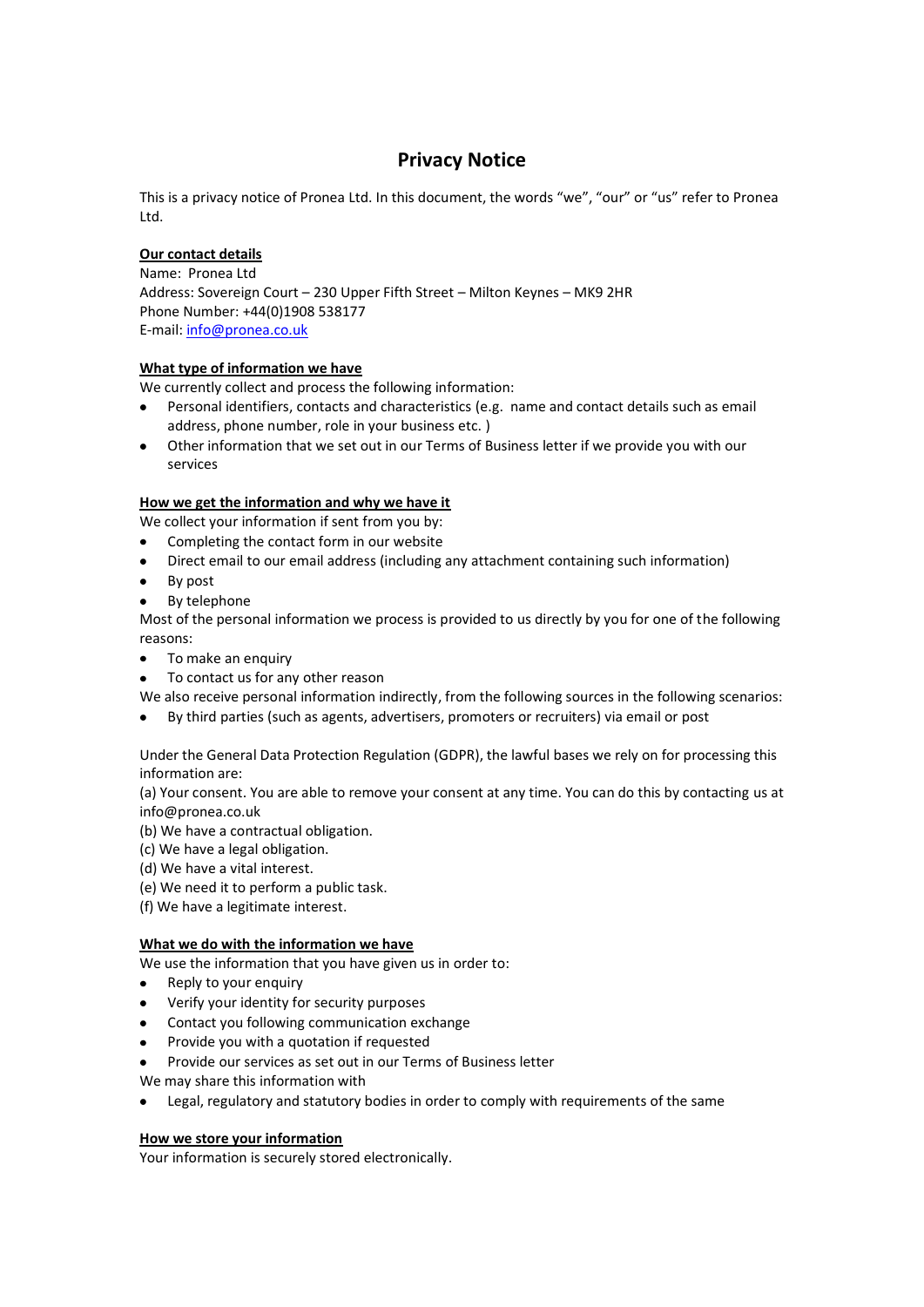- If we are not providing you with our services, we keep any personal information received for 6 years. We will then destroy / permanently delete your information.
- If we are providing you with our services, after completing the work and having delivered / returned documentation to you, we will keep electronic copy of your file but we have the right to destroy it after such period as we consider reasonable.

#### **Use of cookies by our website**

Our website uses cookies. A cookie is a small text file that is downloaded onto your computer or smartphone when you access the website. It allows the website to recognise your device and store information about your preferences or past actions as a user for the purpose of providing you with a user friendly service and improving the website.

All of the data that are collected from the use of cookies is aggregated and anonymous, meaning that we do not keep records of individual names, addresses etc.

To find out more about cookies including how to manage your cookie settings, you can visit [www.allaboutcookies.org](http://www.allaboutcookies.org/) . This link is provided for information and convenience only and Pronea Ltd does not have any control over its content. We therefore make neither any warranties nor any representations with regards to the information that appears on that link/website and to the suitability or quality of any of its products or services.

#### **Your data protection rights**

Under data protection law, you have rights including:

**Your right of access** - You have the right to ask us for copies of your personal information.

**Your right to rectification** - You have the right to ask us to rectify information you think is inaccurate. You also have the right to ask us to complete information you think is incomplete.

**Your right to erasure** - You have the right to ask us to erase your personal information in certain circumstances.

**Your right to restriction of processing** - You have the right to ask us to restrict the processing of your information in certain circumstances.

**Your right to object to processing** - You have the the right to object to the processing of your personal data in certain circumstances.

**Your right to data portability** - You have the right to ask that we transfer the information you gave us to another organisation, or to you, in certain circumstances.

You are not required to pay any charge for exercising your rights. If you make a request, we have one month to respond to you.

Please contact us at [info@pronea.co.uk](mailto:info@pronea.co.uk) if you wish to make a request.

#### **How to complain**

If you have any complaint then you should tell us by email at [info@pronea.co.uk](mailto:info@pronea.co.uk)

You can also complain to the ICO if you are unhappy with how we have used your data. The ICO's address: Information Commissioner's Office Wycliffe House Water Lane Wilmslow Cheshire SK9 5AF Helpline number: 0303 123 1113

#### **Review and update**